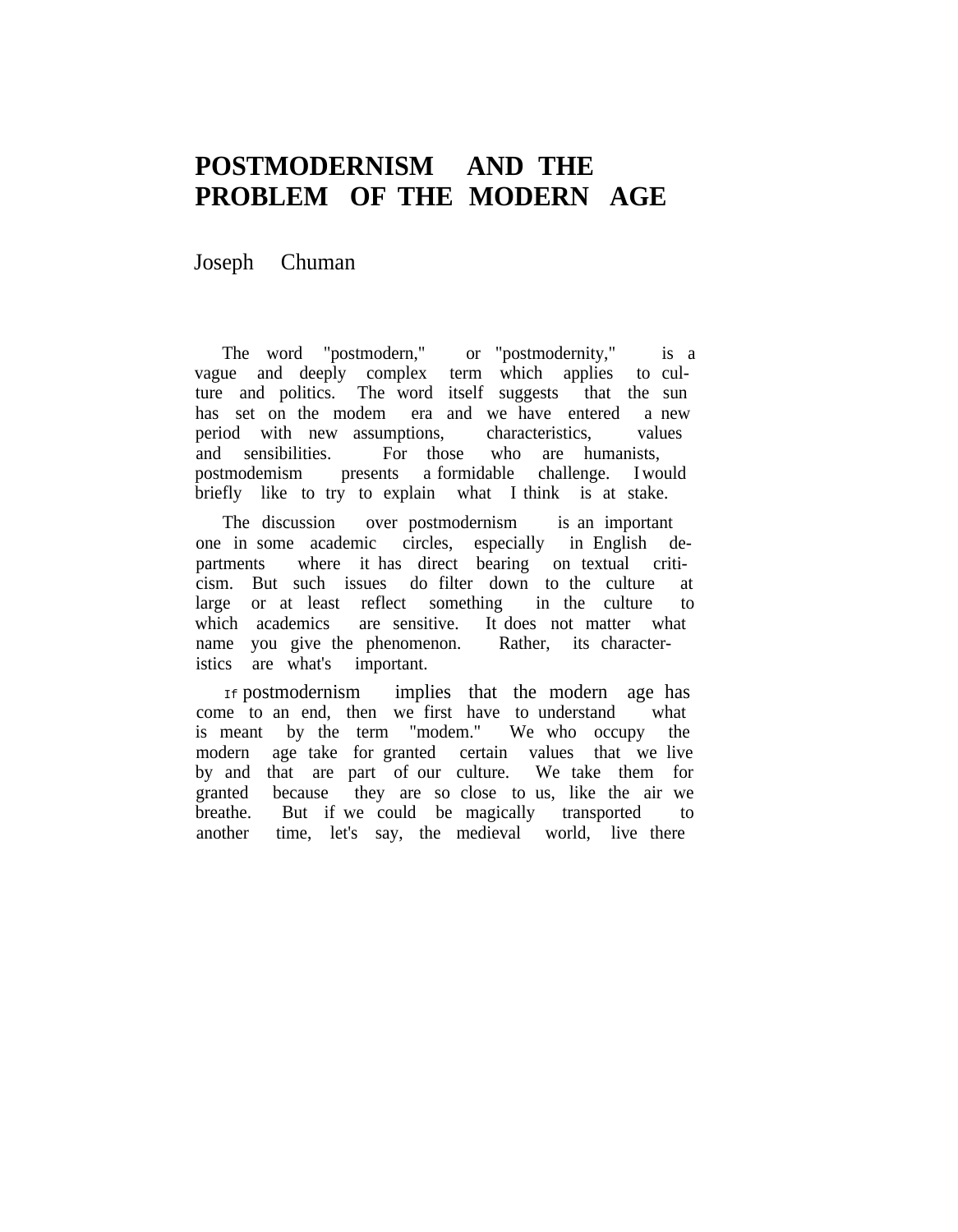for a year, and then come back, the differences would become vividly apparent to us.

The values we live by in the West and which have given the modern age its particular character have a definite history. They came into prominence at a particular time, specifically, the age of the European Enlightenment of the eighteenth century, and if the postmodernists are correct, those values are now fading from the scene.

What are those values, or at least some of them, which constitute our modern sensibilities?

Among them is the belief that there is such a thing as objective truth-truth that exists above and beyond anyone person's mere opinion. Moreover, there is also the belief that the use of dispassionate, impartial reason is a necessary way to arrive at this truth. When we add the experimental or scientific method to the use of our reason, then we have arrived at the best vehicle by which to achieve a grasp of what is true. Intrigued by the success of mathematics to arrive at truths which are so compelling that they grip the mind, as it were, the philosophers of the Enlightenment extended the rational and scientific method to all forms ofinquiry. It is the pursuit oftruth and the devotion to science which color so much how we think and look at the world in our modern age.

Hand in hand with the application of the scientific method there has emerged a belief in progress, that is, that the future can in some sense be better, more prosperous, freer and happier than the past has been. Certainly this belief has served to undergird political revolutions in the modern period, whether French, American, Russian, as well as countless smaller movements which have aimed at the improvement of the human condition, Ethical Culture among them.

Among other, no less important values associated with the modern age is that of individualism. The idea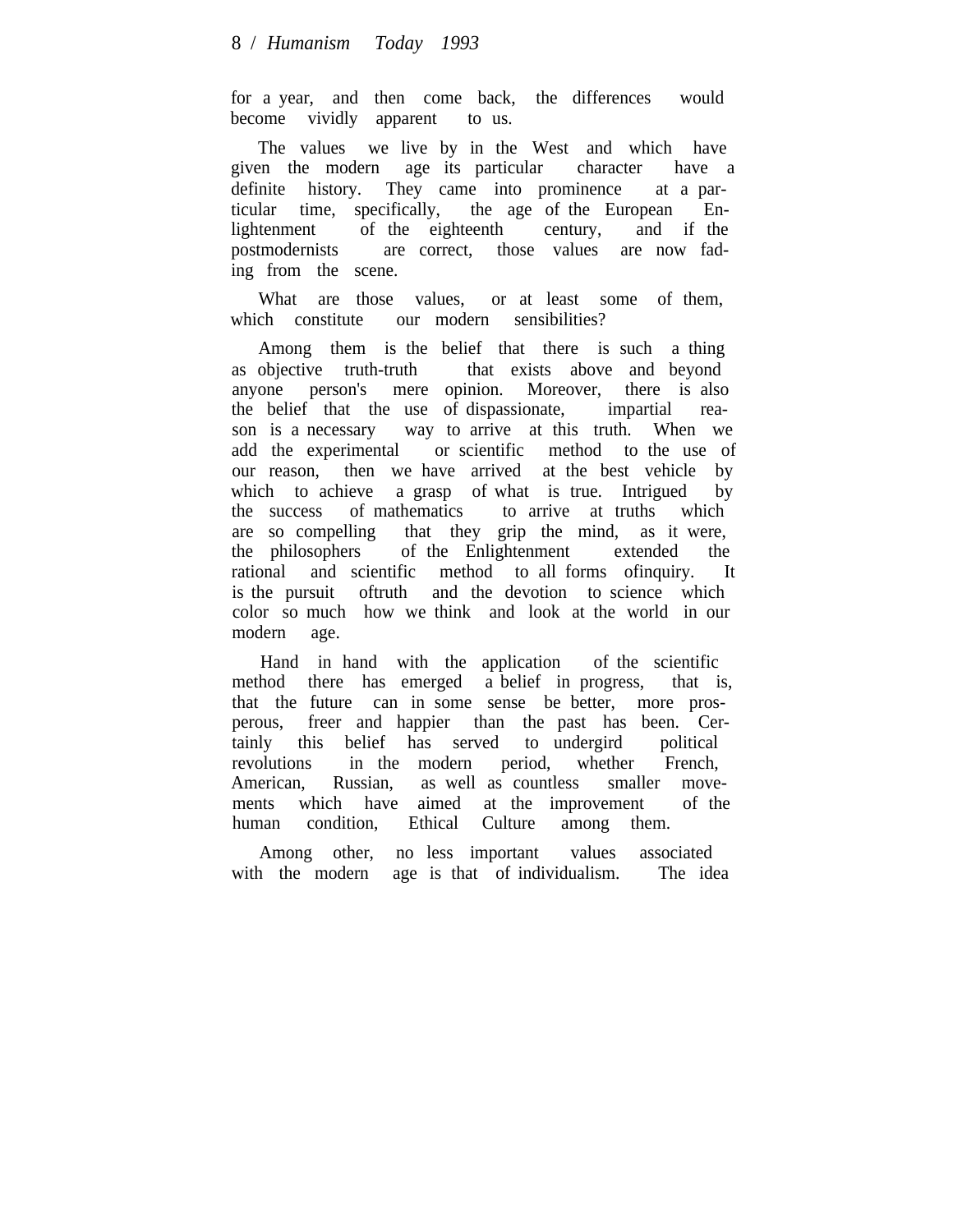of the individual standing apart from his or her religious community or clan and possessing dignity and rights is a distinctively modern concept. Some historians have seen the seventeenth-century philosopher, Spinoza, as the first significant individual. Why so? Having left the Jewish community, Spinoza refused to join the Christian one. He thus stood alone outside of a community to work out his own thoughts and confront the world on his own terms. It is no accident that among the first novels ofthe modern period was Defoe's *Robinson Crusoe* which deals with a man in isolation from community and society. Such a novel simply could not have been written at an earlier time.

The scientific mindset, when applied to human beings in their varieties and differences, gave birth to the idea of universalism; beneath the differences we find in people, short or tall, smart or dull, whether French, German, Italian or British, Christian or Jew, that there is a common humanity and a common human nature all of them share. This abstraction ofhumanity-in-general is primary, and any distinctions of ethnicity or other particular characteristics are secondary. From this universality emerges the ideas of equality and equal rights and, ultimately, modern democracy itself.

In fact, these ideas-rationality, objectivity, scientific inquiry, individualism and universality-are among the pillars of the modern state. Social contract theory, constitutional govemment, the separation of powers, concepts of human rights and civil liberties, limited government, and so on, all derive from this family of values which the modern age brought into being and by which we live.

Economically, the modern age has obviously given birth to capitalism, but also to socialism, communism and everything in between. It has spawned the modern industrial state, manufacturing, international trade, mass production and mass consumption. The modern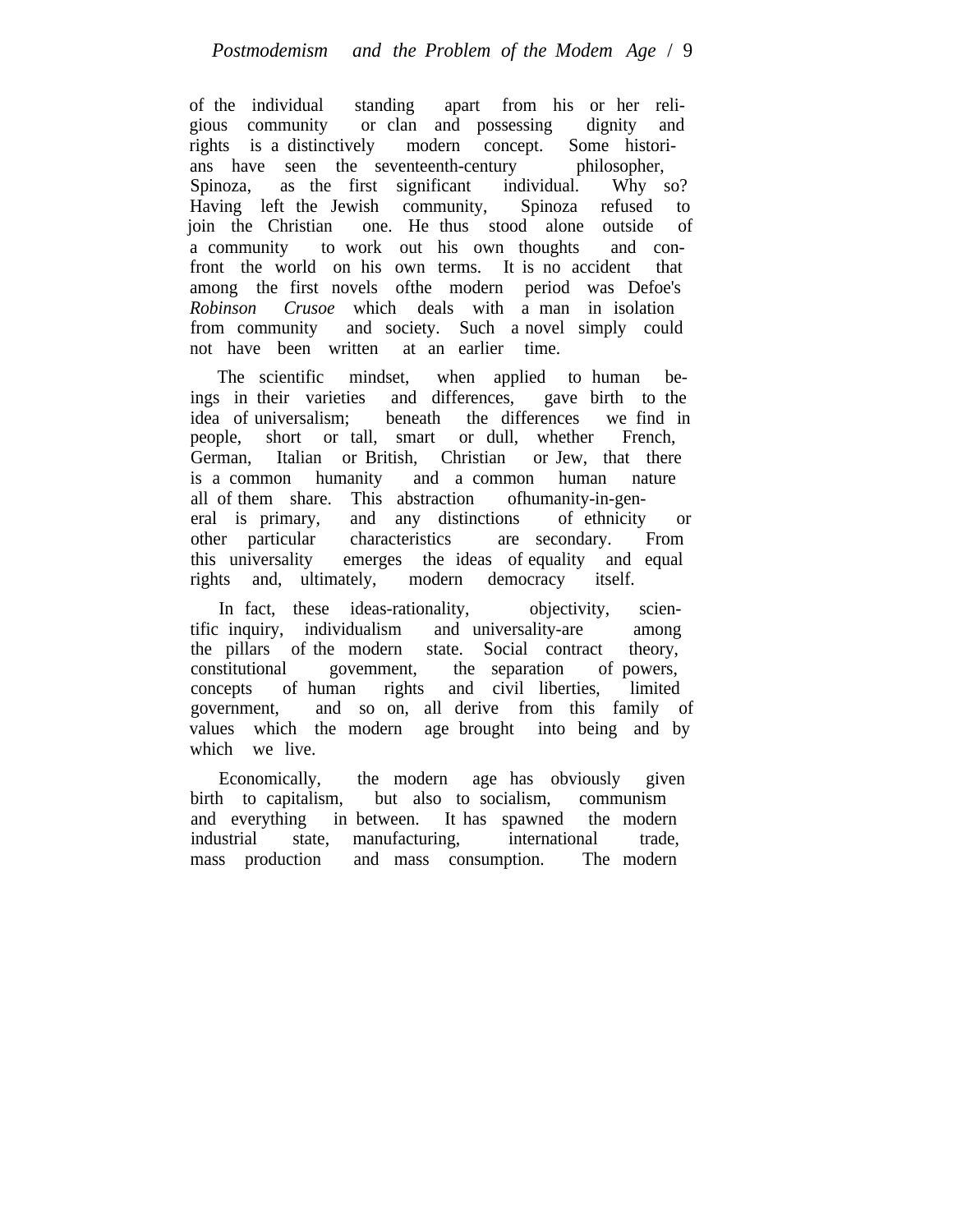world can be equated with the development and application of technology to every sphere of life.

One, of course, sees in the values of modernity the values which lie at the heart of humanism as well. For those who are moved by a love of reason, freedom, democracy, and justice, such ideals become virtually a faith because we believe them to hold forth the best chance of bringing about a civilized, fulfilling and decent human future.

Such values as individualism and the rights and liberties which flow from them, the ideals of equality and the belief that there is a truth somewhere out there on which all reasonable people can at least in principle agree, are the anchors, the fixed points, the hooks on which we people of the modern age hang our souls.

One does not have to accept these ideals literally in order to believe in them or live by them. I may conclude that there is no Truth out there really, but I still accept that the search for it is monumentally important. I may assume that we will never succeed in building a world of real equality yet believe that the struggle to do so is necessary to keep us civilized. And I may conclude that there may be no such thing as humanity-in-general, just as there is no such thing as a flower-in-general. But the belief that we as human beings, female or male, black or white, French-speaking or English-speaking, Christian or Jew, do share some things in common, is, I believe, necessary in order to accept and protect any concept of basic rights on which an enlightened sense of tolerance is sustained.

Postmodernists look over this grand drama of the past three hundred years and proclaim that it is passe. It has burned up its fuel, its energy is spent. We have entered a new age with new assumptions and new sensibilities. We should not only acknowledge this, they say, but celebrate it.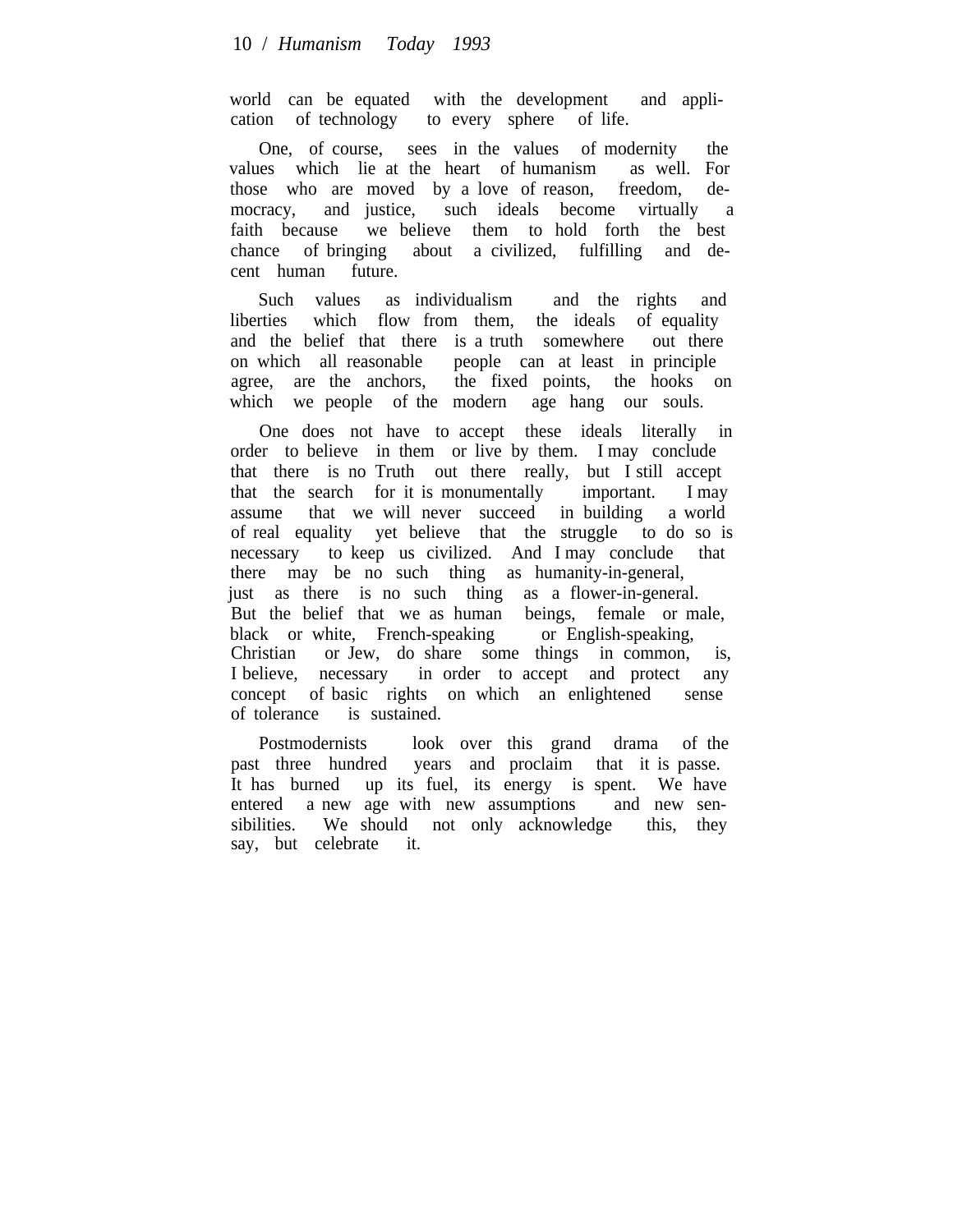The modern humanist looks at the modern world and the values on which it rests and concludes that although there are many flaws, to be sure, the modem project is still primarily good. And so he or she remains guardedly hopeful and recommits himself or herself to the struggle to make it better.

The postmodernists draw radically different conclusions. They look over the same modem landscape, and what do they see? They see that the reliance on rationality and science, on objectivity, on individualism and universalism has brought us instead alienation and the death of community, crushing bureaucracies, and a world of experts where power lies everywhere but within us. They look at rationality, science and technology and, more to the point, the mindset that lies behind it, and conclude that rather than deliver us to greater comfort, a fundamental reliance on rationality, science and technology has led to new forms or repression. Not only has this mindset enabled the flourishing of laissez-faire capitalism, which kills around the fringes, but it constitutes the basis even of such monstrosities as Stalinist totalitarianism and Nazi genocide. Postmodemists would argue it is no coincidence that out of the bosom of the most rationally committed, technologically and scientifically advanced nation of the modern age-namely, Germany, there emerged an Auschwitz where rationality, technology and bureaucracy were masterfully employed to annihilate the largest number of human beings at the most efficient cost.

The fact that the twentieth century *has* been the most viciously brutal and bloodletting century in all of human history should give us pause. However, the postmodernist critique is not saying that in this century reason, science and technology have been misapplied. Its criticism is much more radical than that. It is saying that a society which has such values at its core must *inevitably* lead to the centralization and abuse of power,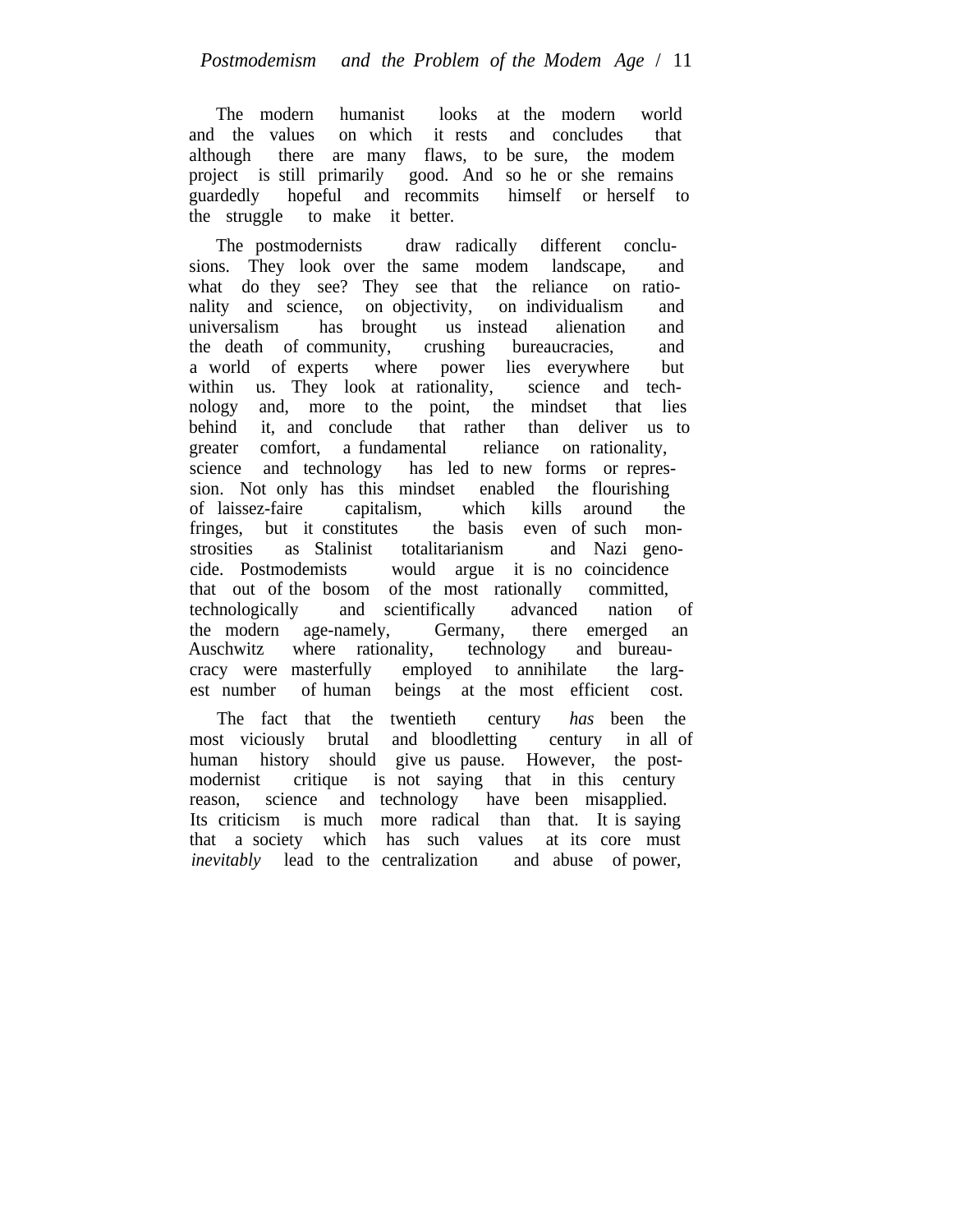the destruction oflocal communities, the disempowerment of the individual and thus new forms of repression.

In short, it is an attack on the central values of the modem age as if to proclaim, as has Solzhenitsyn, that the Western Enlightenment was a colossal historical mistake.

Let me take this analysis one step deeper. Postmodemists would argue that the emphasis we put on objectivity and the search for objective knowledge has the effect of leading us to believe that the truth lies somewhere outside of us. The fetish with objective, scientific knowledge causes us, therefore, to distrust ourselves and our own powers. The modern mentality is disempowering. Consequently, by declaring that there is no truth, the postmodemist elevates subjectivity over objectivity in an effort to restore power to the person.

If we look at the values of universalism, the postmodemist declares that it is not only an empty abstraction but an impossibility and a fraud. Because there is no such thing as objective truth, the postmodemist asserts that no idea, however noble, can escape the prejudices that encompassed and produced it. So, when the fathers of the Enlightenment, such as John Locke, David Hume, Immanuel Kant and Thomas Jefferson, proclaimed the dignity and worth of the human being, or that "all men are created equal," seemingly making a universal statement applying to all people, they did not mean it. What they had in mind was not all human beings but a very restricted class-namely, white, Christian, European men.

What the postmodernist contends is that because of its obsession with framing abstract ideas, the West was able to establish and hold up an ideal type of human being to which all others would inevitably be compared. Such ideals by their nature invite comparisons and hierarchies. So if you are a Frenchman of the eigh-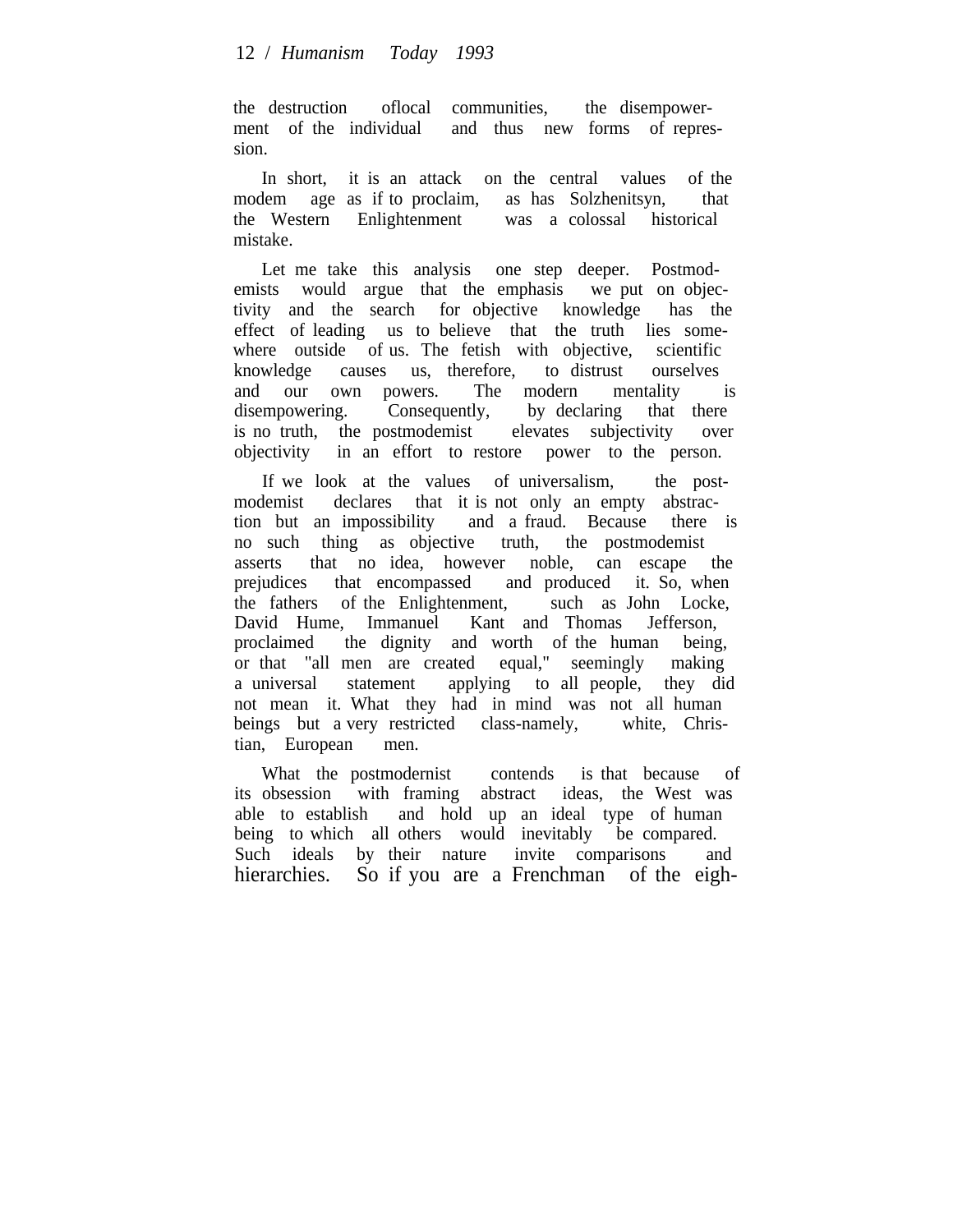teenth century and you are attempting to do the impossible by making a sculpture of the ideal, abstract human-being-in-general, it is not much of an accident that what you produce is going to look a lot like a French *man,* by which standards Englishmen, Italians, Jews, Africans and women do not stack up.

We perhaps think of universal values as the glorious safeguards of democracy and basic human rights-and I believe they are. From the postmodem standpoint,<br>however, such universalism is but a mask which of however, such universalism is but a mask which enabled those with power, namely, white Europeans, to engage in slavery, imperialist conquest, racism and sexism and ultimately the Holocaust and genocide, and to do so with a clear conscience because it was done in the name of reason and science, the best fruits of what the modern world has produced.

To sum up: where the modemist searches for truth, the postmodernist declares there is no truth. Where the modemist values objectivity, the postmodemist celebratesthe subjective. Where the modernist believes in progress, the postmodemist says there is none. Where the modernist searches for this-worldly absolutes, the postmodernist says all things are relative and simply based on one's perspective. The modernist believes in ethics; for the postmodernist everything is simply a matter of taste or preference. The modern temperament is individualistic; the postmodern, communitarian. And where the modernist looks for universals, the postmodernist embraces the particular.

So where does all this leave us? If postmodemists look at the great, abstract, foundational values on which the modem world stands-reason, scientific inquiry, universalism and the search for objective truths, those values which we have come to think of as the very fountains of freedom, liberation, and hope-if they look at these values and proclaim that they are not really what we have been led to believe they are but, rather,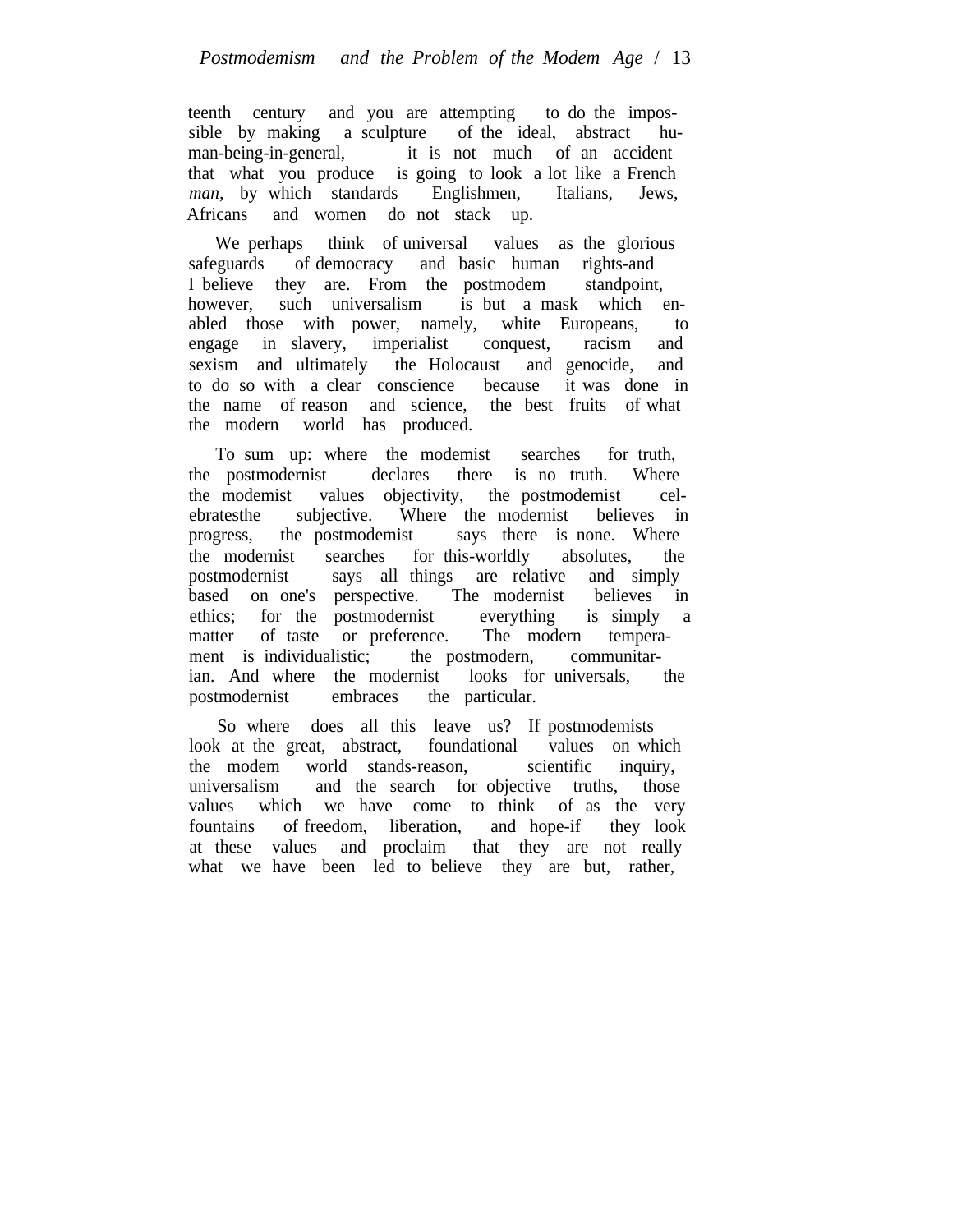are the very sources of repression and discontent, what in the world do postmodemists put in their place?

The answer to this question, I think, goes far to explain some of the most disturbing realities we confront in our contemporary society. It is also the point at which I begin to tum what has been a rather abstract essay into something concrete which I think we can recognize all around us.

To understand what value lies at the heart of the contemporary postmodern movement, one has to look to the grandfather of the movement, the brilliant but shadowy German genius of the nineteenth century, Friedrich Nietzsche. Nietzsche proclaimed the death of God. But he did much more than that. He declared the death of reason, science and morality, too. Nietzsche looked at the grand rational and scientific project of the nineteenth century and concluded that it repressed and sapped the vigor of contemporary man. Morality, Nietzsche believed, served to make people anemic. He particularly hated Christianity for that reason. Nietzsche hated priests, but he loved the noble barbarian who could rape and pillage without a guilty conscience. In place of the Apollonian virtues of reason, balance and truth, Nietzsche heralded the Dionysian impulses. For Friedrich Nietzsche, the only constant was what he called the "will to power," that is, the drive of every living organism to break the bonds of constraint, overcome its condition and assert its power on the world.

This brings us close to home on the American scene. If the postmodem world has given up on universal values, on the ideal of a common humanity, on a belief in progress, on the benevolence of liberal government to be just and to meet our needs, with what are we left? Tragically, we are left with a fragmented society having little sense of public goals, public virtues, public interests, a public politics, or shared ideals to inspire us and bring us together. What we have are fragmented par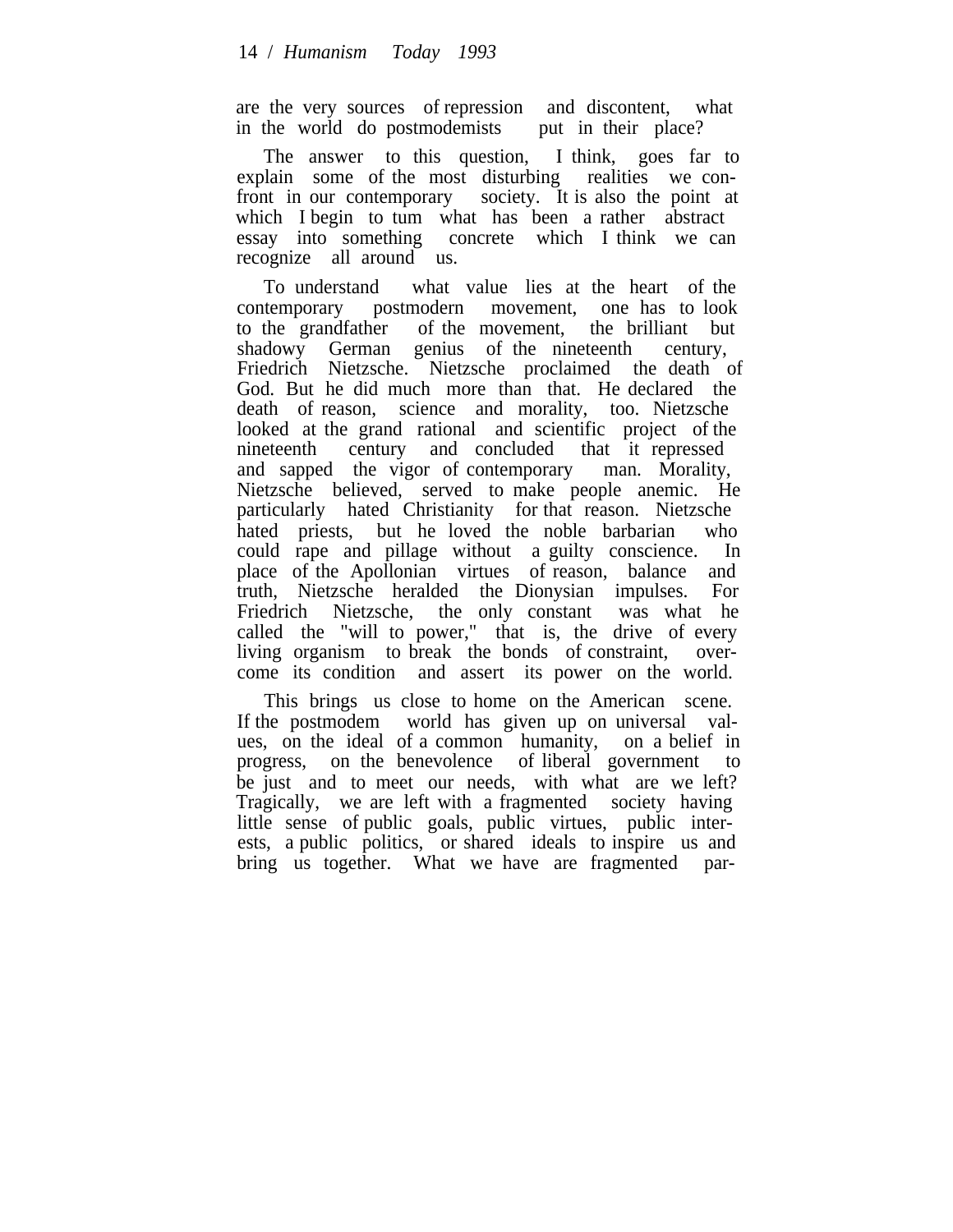ticularist groups, each striving to assert its power over other groups without any sense of how we can cooperatively march together. And so you have women, gays, African-Americans, Puerto-Ricans, Jews, Irish, fundamentalists, and on and on-each group struggling for its own little piece of the pie. No glorious, unifying, abstract ideal of justice for all; only the self-interest of one's own particular group as opposed to other groups.

Since the postmodern age has discarded the ideal of a universal humanity, each group, following the phrase of Carol Gilligan, claims to speak in its own different voice. So women speak in their voice, men in theirs, Jews in theirs, African-Americans in theirs. Each group has its own voice growing out of its exclusive and unique identity. Soon you begin to hear voices all over the place, so many voices that it becomes a cacophony of voices-all to the detriment of being able to find any common voice so that people can begin to talk to one another once again.

And finally, if our culture has jettisoned the great ideals of a common society, of universal justice, of the common good, then it has abandoned the value of a public life and a public politics, also. And so it is. Americans have for the most part given up on politics and progressively replaced it with very private interests and satisfactions.

It would not be wrong to conclude, in my opinion, that political commitment has largely been replaced by the gratifications coming from an endless flood of consumer choices, ranging from all kinds of gadgets to increasingly titillating and moronic entertainment. Rather than protest your discontent through politics, which is a public act, you simply assuage it through consumption, which is a very private one.

But in case the significance of this privatization of interests is still not clear, one-need look no further than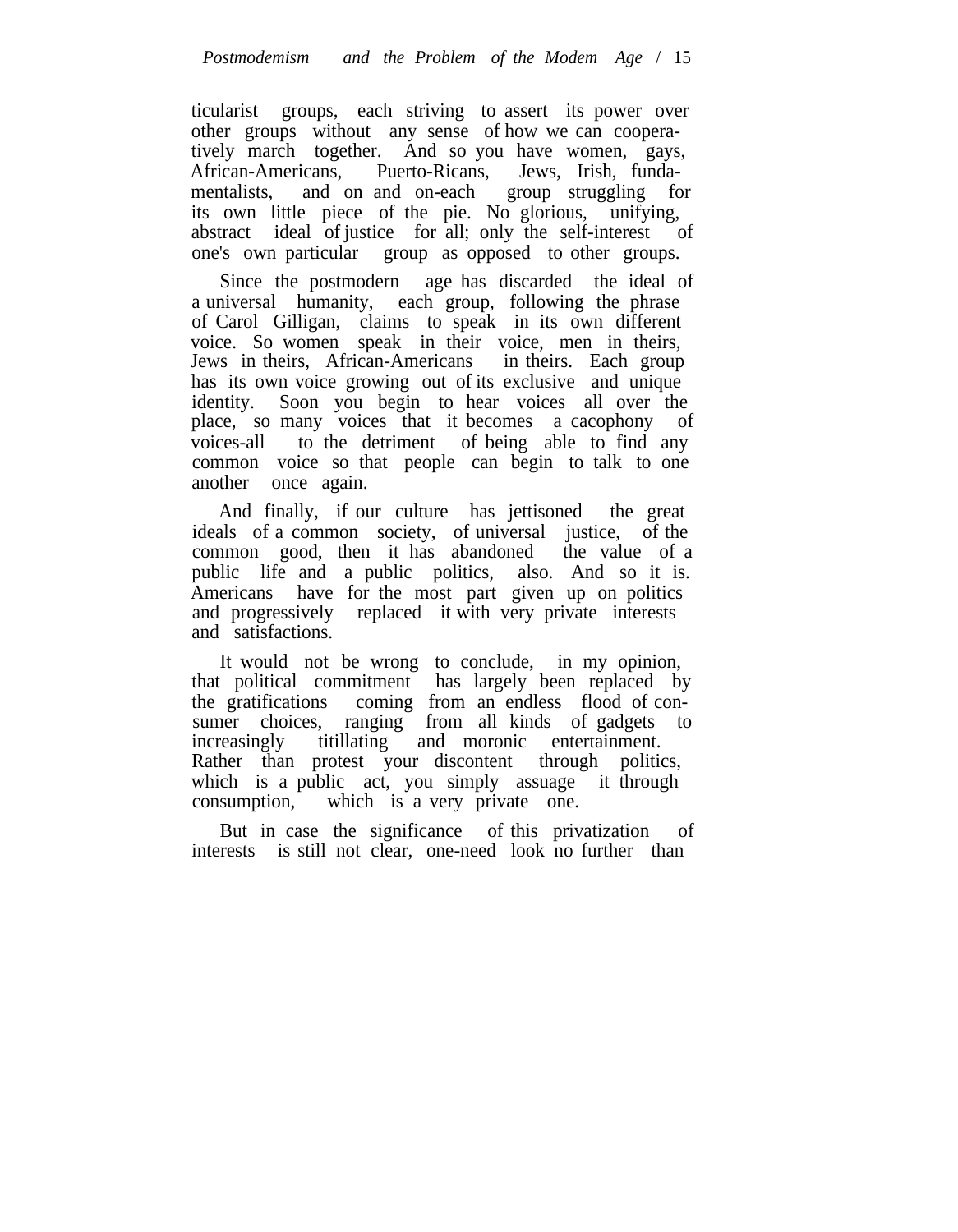the most recent Presidential race and the types of issues it raised.

Speaking of the 1992 Republican convention and its platform, columnist George Will, who, I assume, is a staunch Republican, was compelled to ask, since when is whether or not you hug your child an appropriate item on the agenda of national politics? Where is the discussion of the sweeping issues of social policy, of equality and justice?

When the Republican platform emphasized so-called family values, which was an assault on those whom we are not supposed to like, such as homosexuals, liberated women, and people on welfare-which I infer is also a thinly veiled racist allusion, it was doing several things. It was aggressively sticking govemment's nose where Republicans have themselves declared it does not belong, that is, into the private sphere. Second, it was attempting to gamer votes by appealing to people's prejudices, a dangerous game which further divides an already badly divided people. Lastly, and more to the point, it gambles on the assumption that the political consciousness of the American populace is so narrow, so petty, so privatized that people simply cannot be appealed to on the basis of the great issues of social equality, economic justice and national renewal. The economic justice and national renewal. The mania over not raising taxes is an example, par excellence, of how private and self-interested our political consciousness has become. My point here, again, is that the character of even our national political life reflects the fragmentation, self-interest and absence of ideals which some are describing as the postmodem condition.

I want to end and bring this all together with a declaration of where I personally stand on the issues I've raised. I think that the postmodern critique of our society does accurately describe much of our current situation.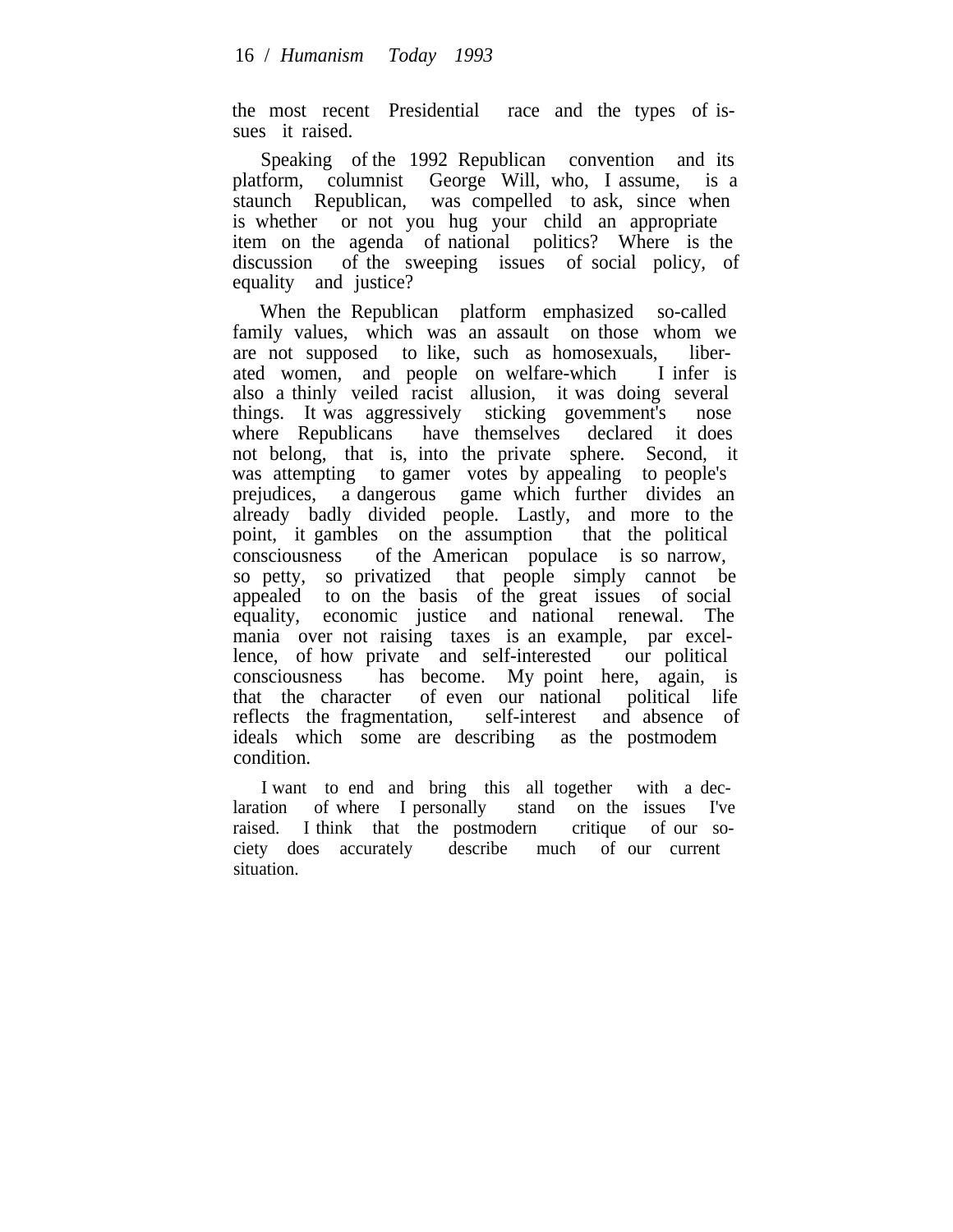Many people sense that our landscape in America and the West is, in fact, changing. Our economy is certainly shifting from a great manufacturing and industrial economy to a post-industrial service and telecommunications economy. And I do believe that the great humanist ideals of universal justice, of progress and commitment to public virtues and the common good have gone into at least temporary eclipse. I believe that as a society we are very much divided and that the interests of the American people have grown narrower and more private.

Nonetheless Imust declare that this description need not be taken as a prescription. There is much in the postmodem critique which should challenge liberal humanists to think about and chasten their own values. Reason unsupported by the warmth of feeling and compassion is arid, cold and alienating. Science is not the totally benevolent deliverer we might once have thought it to be. It brings us nuclear waste and oceans of toxic garbage as well as refrigerators, computers and novocaine. And the presumption that there are universal ideal standards of humanity applicable to all people, and that *we* are in exclusive possession of them, can lead to arrogance, intolerance, repression and abuse. Moreover, I believe we suffer from a case of hyper-individualism in American life at the expense of nurturing communities. On all these points I agree with those who find fault with the modern age.

But, in the final analysis, I do not, nor can I, nor will I, abandon the great ideals on which our modern culture is built. To do so would be to forsake our society for nothing other than nihilism and despair, to invite a new Dark Ages characterized by little more than nasty, petty power squabbles between self-interested and isolated groups. I believe that our society and humanity can rise above that grim and shallow future. To do so we need hope, a hope inspired by a renewed vision of